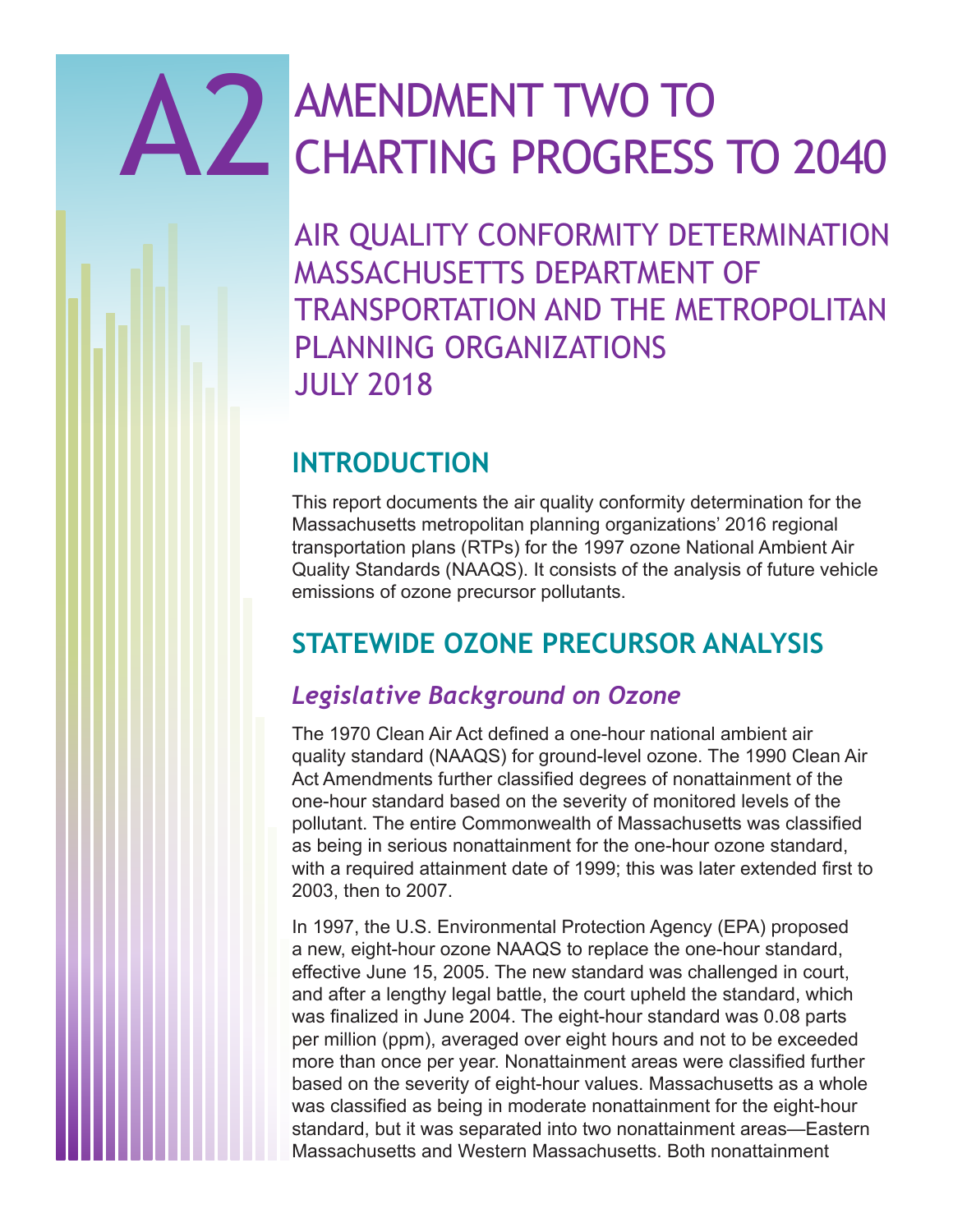areas were required to reduce their emissions of volatile organic compounds (VOC) and nitrogen oxides (NOx) to achieve attainment of the eight-hour ozone NAAQS by 2009.

In March 2008, the EPA published revisions to the eight-hour ozone NAAQS that established a level of 0.075 ppm (March 27, 2008; 73 FR 16483). After reviewing data from Massachusetts monitoring stations, the EPA sent a letter on December 16, 2011, proposing that only Dukes County would be designated as being in nonattainment for the new proposed 0.075 ozone standard. Massachusetts concurred with these findings.

On May 21, 2012, the final rule (77 FR 30088) was published in the Federal Register, defining the 2008 NAAQS at 0.075 ppm, the standard that was promulgated in March 2008. A second rule (77 FR 30160), published on May 21, 2012, revoked the 1997 ozone NAAQS; the rule was to become effective one year after the 2008 NAAQS became effective (July 20, 2012). Also on May 21, 2012, the air quality designation areas for the 2008 NAAQS were published in the Federal Register. In this Federal Register, the only area in Massachusetts that was designated as being in nonattainment for ozone was Dukes County. All other counties were classified as unclassifiable/ attainment. Therefore, the 13 Metropolitan Planning Organizations (MPOs) were not required to perform a conformity determination for ozone for their RTPs.

All of the Massachusetts MPOs and the Massachusetts Department of Transportation (MassDOT) continue to meet the requirements of air quality conformity according to the Code of Federal Regulations, and as evaluated through inter-agency consultation. Specifically, on March 6, 2015, (80 FR 12264, effective April 6, 2015) the EPA published the Final Rulemaking, "Implementation of the 2008 National Ambient Air Quality Standards (NAAQS) for Ozone: State Implementation Plan Requirements; Final Rule." This rulemaking removed transportation conformity to the 1997 Ozone NAAQS (the standard the subject of a December 23, 2014, DC Circuit Court decision). Link to Final EPA Rulemaking: http://www.gpo.gov/fdsys/pkg/FR-2015-03-06/pdf/2015-04012.pdf

Since the current RTPs adopted by the MPOs in August 2015 were developed, reviewed, and approved after April 6, 2015, air quality conformity determinations to the 1997 Ozone NAAQS was no longer required, as those standards and all associated area designations were permanently replaced by the 2008 NAAQS, which (with actually a stricter level of allowable ozone concentration than the 1997 standards) no longer designate Massachusetts as a nonattainment area(s) for ozone except for Dukes County as discussed above.

Since the adoption of the current RTPs in 2015, new guidance has been released by the Federal Highway Administration (FHWA) and the Federal Transit Administration (FTA) regarding transportation conformity requirements. The United States Court of Appeals for the DC Circuit issued a decision in the South Coast Air Quality Management District v. EPA, No. 15-1115 in February 2018, which struck down portions of the 2008 Ozone NAAQS SIP Requirements Rule concerning the ozone NAAQS.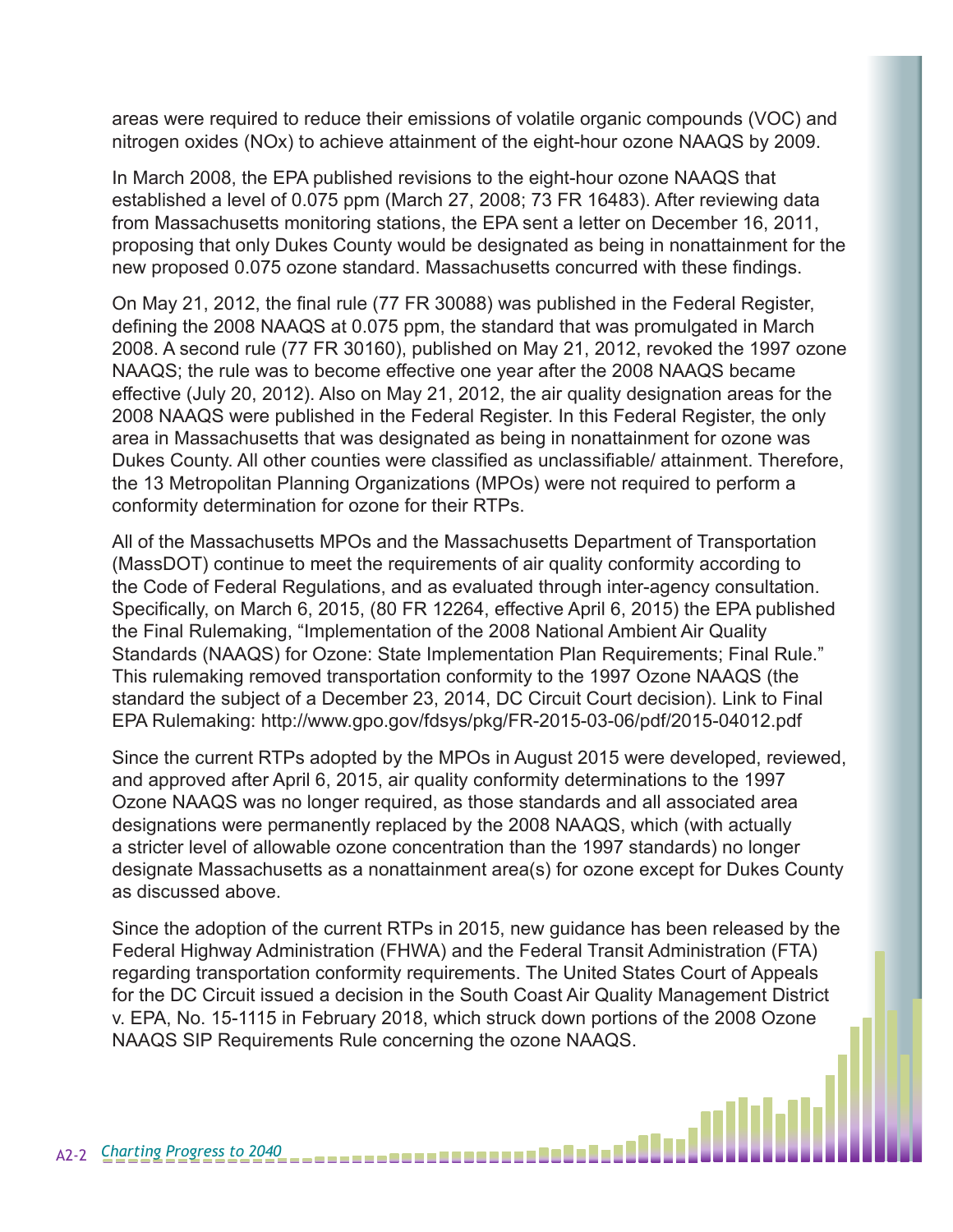The portions of the 2008 Ozone NAAQS SIP Requirements Rule addressed implementation requirements of the 2008 ozone NAAQS as well as the anti-backsliding requirements (ensuring that areas do not revert back to nonattainment) associated with the revocation of the 1997 ozone NAAQS. The impact of the decision addresses two groups of ozone areas described in the decision, one of which affects Massachusetts. It affects areas that were designated as nonattainment for the 1997 ozone NAAQS at the time of revocation and are designated as attainment for the 2008 ozone NAAQS. These areas have not been required to make transportation conformity determinations for any ozone NAAQS since the 1997 ozone NAAQS were revoked by EPA in April 2016.

With this new court ruling, Massachusetts is required to perform a transportation conformity determination on any new RTP and transportation improvement program (TIP), updates, and amendments that include the addition of a project that is not exempt (also known as a regionally significant project) from transportation conformity.

In past transportation conformity determinations, it has been the policy that the TIP comes from an air quality conforming RTP. As a result of this recent court ruling and with the guidance of the FHWA and FTA, the MPOs are now required to perform a conformity determination for ozone since a conformity determination was not performed for the current RTP. MassDOT, after consultation with FHWA, FTA, EPA, and the Massachusetts Department of Environmental Protection (DEP), has determined that the MPOs would perform a conformity determination on the current RTPs, allowing each TIP to come from an air quality conforming RTP. This will allow for the approval of each MPO's 2019–2023 TIP and any other TIP amendments that may occur over the next year, prior to the adoption of the new RTPs in May 2019.

### *Legislative Background on Carbon Monoxide*

Although this document reports on statewide ozone precursor emissions, reporting on another criteria pollutant, carbon monoxide (CO) is still federally required for some MPOs in Massachusetts. The cities of Boston, Cambridge, Chelsea, Everett, Malden, Medford, Quincy, Revere, and Somerville within the Boston Region MPO were classified as being in attainment for CO emissions with a carbon monoxide maintenance plan approved as part of the State Implementation Plan (SIP). A conformity analysis for carbon monoxide was done as part of the current RTP in 2015. However as of April 1, 2016, the 20-year maintenance period for this carbon monoxide maintenance area expired and transportation conformity is no longer required for this pollutant in these communities. This ruling is documented in a letter from the EPA dated May 12, 2016.

The Lowell, Waltham, Worcester and Springfield carbon monoxide areas are classified as attainment with a limited maintenance plan in place. No regional air quality analysis is required in limited maintenance plan areas as emissions may be treated as essentially not constraining for the length of the maintenance period because it is unreasonable to expect that such areas will experience so much growth in that period that a violation of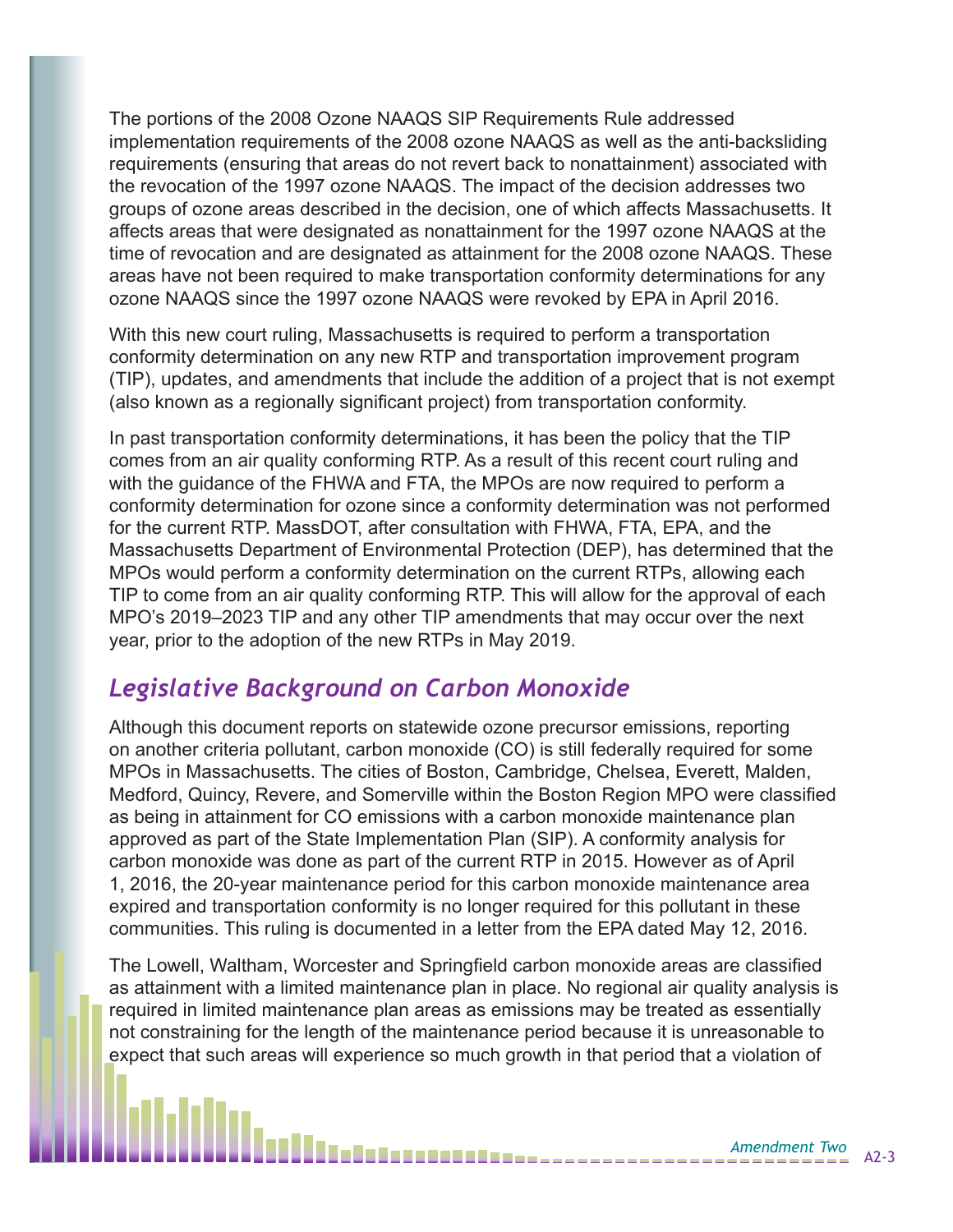the carbon monoxide NAAQS would result. Therefore, in areas with approved limited maintenance plans, Federal actions requiring conformity determinations under the transportation conformity rule are considered to satisfy the "budget test." All other transportation conformity requirements under 40 CFR 93.109(b) continue to apply in limited maintenance areas, including project-level conformity determinations based on carbon monoxide hot spot analyses under 40 CFR 93.116. The latest conformity determinations for Lowell, Waltham, Worcester and Springfield may be found in the respective MPO's 2019–2023 TIPs.

# **AIR QUALITY ANALYSIS CRITERIA**

The air quality analysis was prepared using the following criteria:

- The horizon years for the travel-demand model analysis are established as 2012 (base year), 2020, 2030, and 2040.
- Projections for future population, employment, and households were developed jointly by MassDOT, the Metropolitan Area Planning Council, and the Donahue Institute of the University of Massachusetts. This was a cooperative and iterative process conducted throughout 2014 and into 2015, with input and comments from each MPO in the Commonwealth.
- Demographic projections were incorporated into the statewide travel demand model, along with updated travel characteristics, obtained through the 2010– 2011 Massachusetts Travel Survey and the U.S. Census.
- The transit service assumptions for the MBTA were included in this analysis and were based on MBTA service in the spring of 2012. Travel-demand model calibration was performed using the Ridership and Service Statistics, MBTA Blue Book.
- Factors used for calculating emissions changes were determined using the EPA's latest emissions model, Motor Vehicle Emissions Simulator (MOVES) 2014. Inputs used for 2012 through 2040 were received from the DEP and include information about programs that were submitted to the EPA as the strategy for the Commonwealth to attain ambient air quality standards.
- The Federal Highway Administration's Highway Performance Monitoring System (HPMS) is used to track daily vehicle-miles of travel (VMT). For each MPO region, adjustment factors that compare the 2012 HPMS VMT to the 2012 base year VMT estimated by the travel demand models transportation model VMT were developed. The adjustment factors were then applied to all modeled VOC and NOx emissions for the years 2020 through 2040 to ensure consistency with EPA-accepted procedures.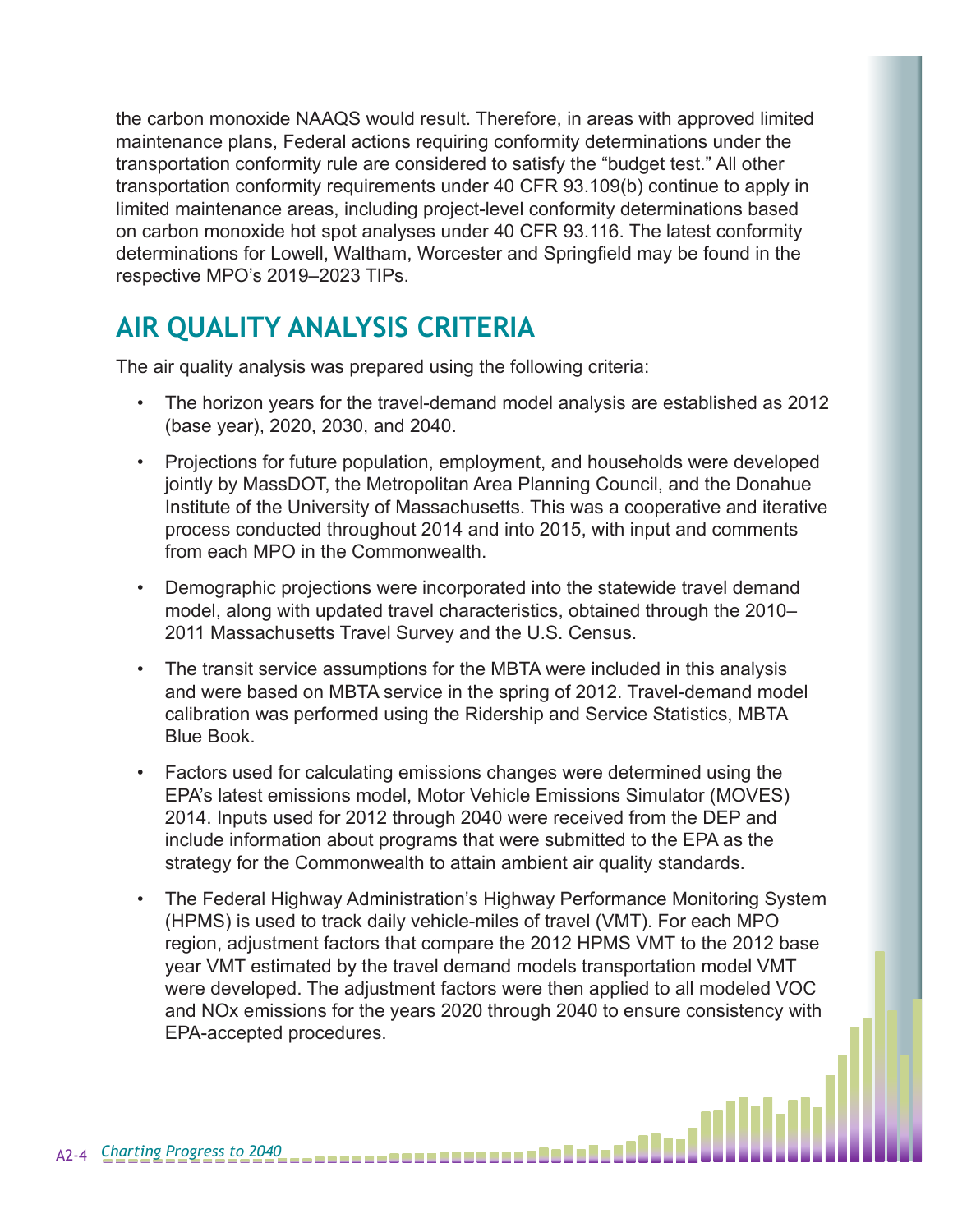# **INCLUSION OF REGIONALLY SIGNIFICANT TRANSPORTATION PROJECTS**

Only "regionally significant" projects are included in the travel-demand modeling. Regionally significant projects are defined as follows:

A transportation project (other than an exempt project) that is on a facility that serves regional transportation needs (such as access to and from the area outside of the MPO region; major activity centers in the region; major planned developments, such as new retail malls and sport complexes; and transportation terminals (as well as most terminals themselves) and would be included in the modeling of a metropolitan area's transportation network, including at a minimum all principal arterial highways and all fixed-guideway transit facilities that offer an alternative to regional highway travel.

The table on the following page lists the regionally significant projects proposed in the RTPs.

## *Emissions Inventory Assumptions*

This air quality analysis was conducted relative to the SIP mobile-source ozone emission projections that were approved in March 2008 for the revoked 1997 eighthour NAAQS for VOC and NOx. The VOC mobile-source emission budget for 2009 for the Eastern Massachusetts Ozone Nonattainment Area was set at 63.50 tons per summer day and at 10.73 tons per summer day for the Western Massachusetts Ozone Nonattainment Area. The NOx mobile-source emission budget for 2009 for the Eastern Massachusetts Ozone Nonattainment Area was set at 174.96 tons per summer day and at 27.73 tons per summer day for the Western Massachusetts Ozone Nonattainment Area.

The Massachusetts Department of Transportation, Office of Transportation Planning (MassDOT's Office of Transportation Planning) estimated the results for the Eastern and Western Massachusetts Ozone Nonattainment Areas using the statewide travel-demand model set, based on the latest planning assumptions (as outlined in this document).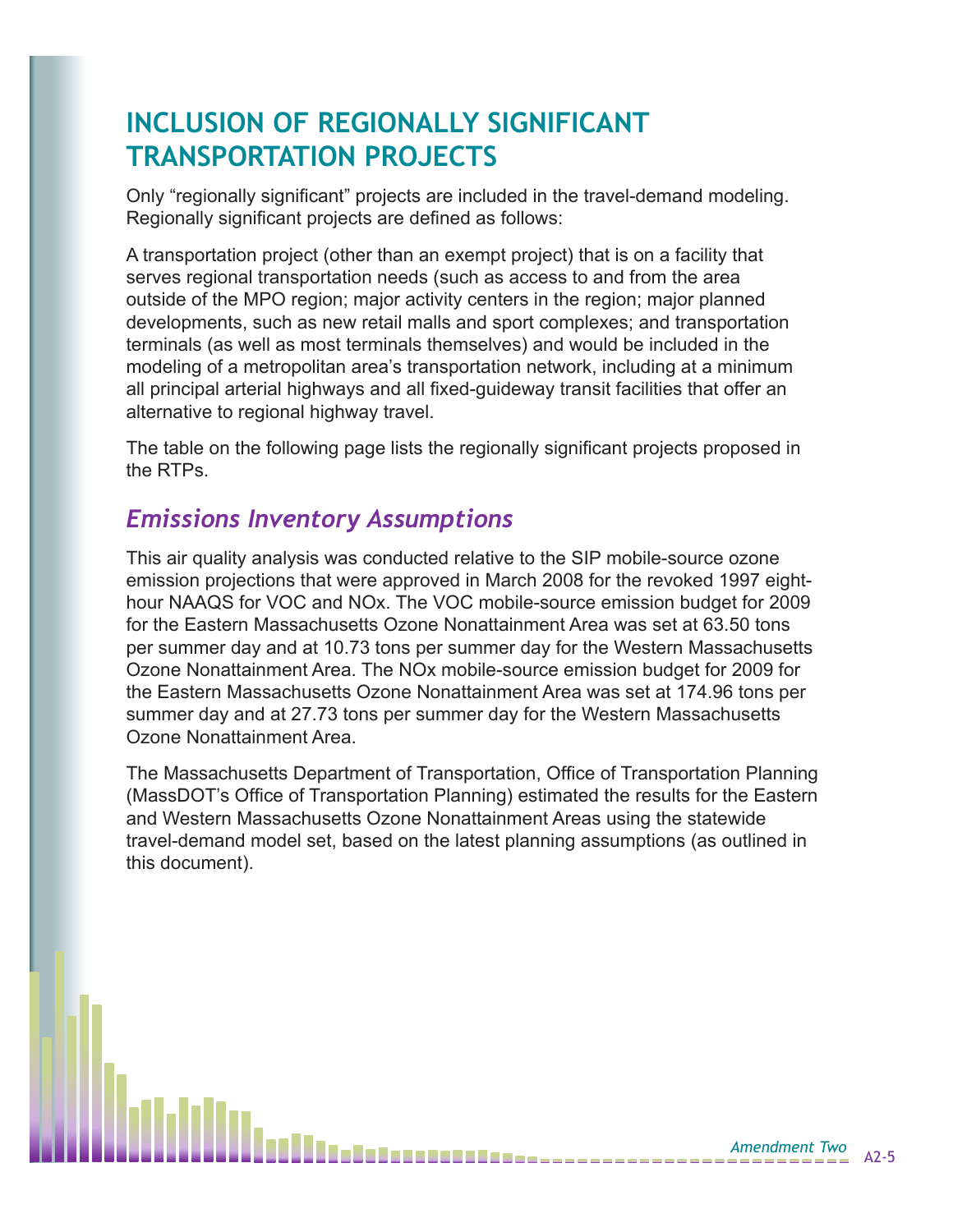#### **Regionally Significant Projects Included in the Travel-Demand Model, 2020–2040**

| <b>Analysis</b> |                                        |                                                                                                          |  |
|-----------------|----------------------------------------|----------------------------------------------------------------------------------------------------------|--|
| Year            | <b>Community</b>                       | <b>Project Description</b>                                                                               |  |
| 2020            | <b>Bedford and</b><br><b>Billerica</b> | Middlesex Turnpike improvements, from Crosby Dr North to Manning<br>Rd, Phase 3                          |  |
| 2020            | Newton and<br>Needham                  | Reconstruction of Highland Ave, Needham St and Charles River<br>Bridge, from Webster St to Route 9       |  |
| 2020            | Weymouth and<br>Abington               | Reconstruction and widening on Route 18 (Main St) from Highland<br>PI to Route 139                       |  |
| 2020            | <b>Woburn</b>                          | Reconstruction of Montvale Ave, from I-93 Interchange to Central St                                      |  |
| 2020            | Woburn                                 | Bridge replacement, New Boston St over MBTA                                                              |  |
| 2030            | <b>Boston</b>                          | Reconstruction of Rutherford Ave, from City Sq to Sullivan Sq                                            |  |
| 2030            | Framingham                             | Intersection improvements at Route 126 and Route 135/MBTA and<br><b>CSX Railroad</b>                     |  |
| 2030            | Lexington                              | Route 4/225 (Bedford St) and Hartwell Ave                                                                |  |
| 2030            | <b>Natick</b>                          | Bridge replacement, Route 27 (North Main St) over Route 9<br>(Worcester St) and interchange improvements |  |
| 2030            | Somerville                             | <b>McGrath Blvd project</b>                                                                              |  |
| 2040            | <b>Barnstable</b>                      | <b>Hyannis Access improvements</b>                                                                       |  |
| 2030            | Westborough                            | Route 9 improvements                                                                                     |  |
| 2030            | Oxford                                 | Route 20 capacity improvement                                                                            |  |
| 2030            | <b>Millbury</b>                        | Turnpike/Route 146 intersection improvement                                                              |  |
| 2030            | Worcester                              | I-290 bridge expansion                                                                                   |  |
| 2030            | North Andover                          | Route 114 reconstruction                                                                                 |  |
| 2030            | Athol                                  | Route 2 Interchange at South Athol Road                                                                  |  |
| 2040            | Philipston to Athol                    | Route 2 expansion                                                                                        |  |
| 2040            | Westford                               | Route 110 widening                                                                                       |  |
| 2040            | Tewksbury, Andover                     | <b>Lowell Junction Interchange</b>                                                                       |  |
| 2020            | Wilbraham                              | <b>Boston Road reconstruction</b>                                                                        |  |
| 2020            | <b>Hadley</b>                          | Route 9 Phase 1                                                                                          |  |
| 2030            | <b>Hadley</b>                          | Route 9 Phase 2                                                                                          |  |
| 2030            | <b>Hadley</b>                          | Route 9 Phase 3                                                                                          |  |
| 2030            | Middleborough                          | Routes 44/28/18 Rotary                                                                                   |  |
| 2040            | <b>Taunton</b>                         | Routes 24 and 140 improvements                                                                           |  |
| 2040            | <b>Fall River</b>                      | Route 79 Boulevard                                                                                       |  |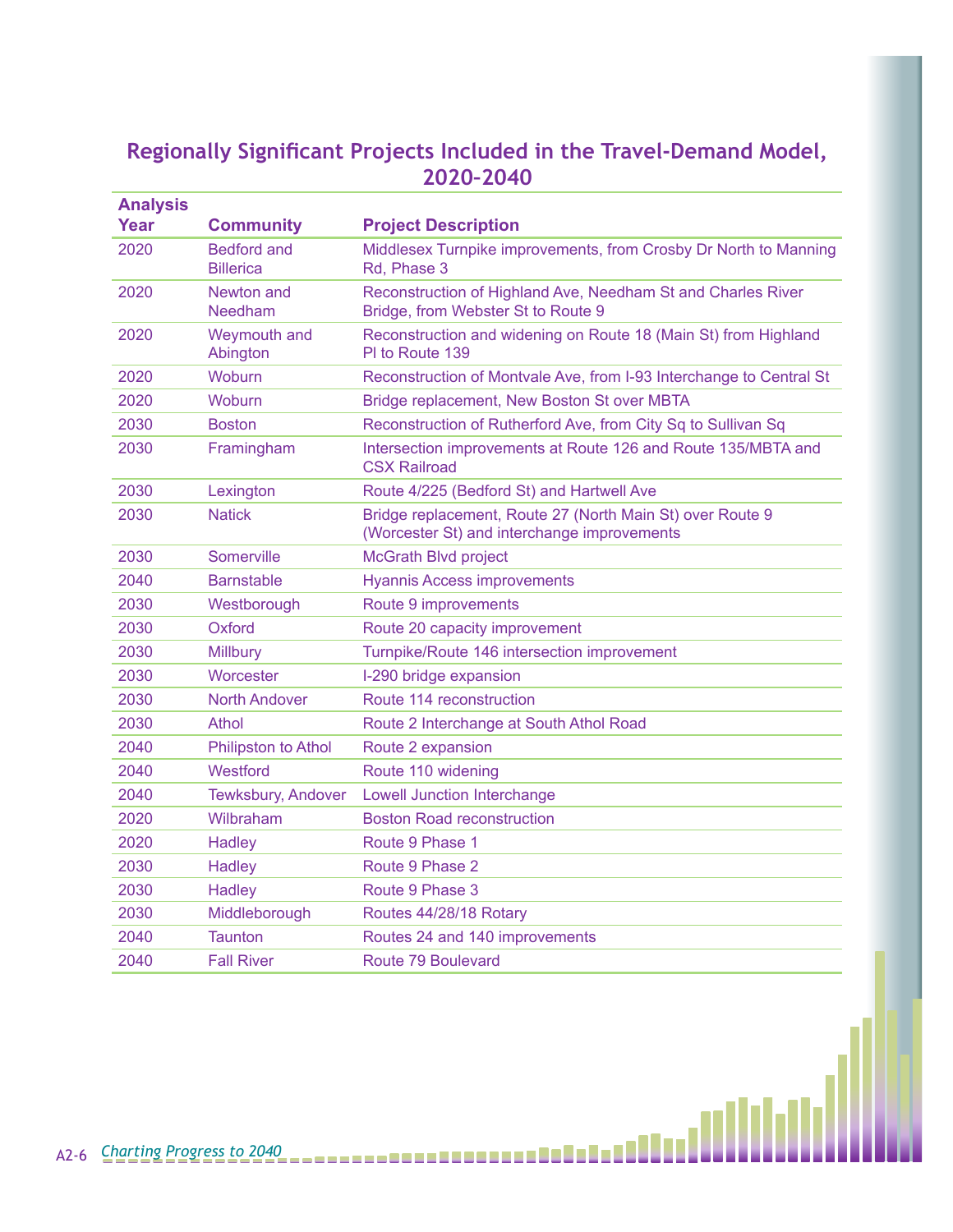## *Ozone Analysis Results*

MassDOT's Office of Transportation Planning conducted an air quality conformity analysis for the Commonwealth's 13 MPO's 2016 RTPs. The purpose of the conformity test is to show consistency with the emissions budgets set forth in the SIP. Additional specific information regarding the analysis and modeling methods, latest planning assumptions, and consultation procedures are detailed in each MPO's 2016 RTP (and appendices).

The test used in this analysis was to show that the RTPs are consistent with the emission budgets set for the revoked 1997 eight-hour ozone NAAQS as described above. The results are shown in the tables below. They include emissions from regionally significant projects as represented in the statewide travel-demand model and off-model emissions from commuter rail, commuter boat, and buses:

The emissions from the following MPOs have been combined to show conformity with the SIP for the Eastern Massachusetts Ozone Nonattainment Area:

- Cape Cod MPO
- Central Massachusetts MPO
- Merrimack Valley MPO
- Boston Region MPO
- Montachusett Region MPO
- Northern Middlesex MPO
- Old Colony MPO
- Southeastern Region MPO
- Martha's Vineyard Commission\*
- Nantucket Planning and Economic Development Commission\*

\*These regions do not contain any official urbanized areas, but are considered to be MPOs for planning purposes.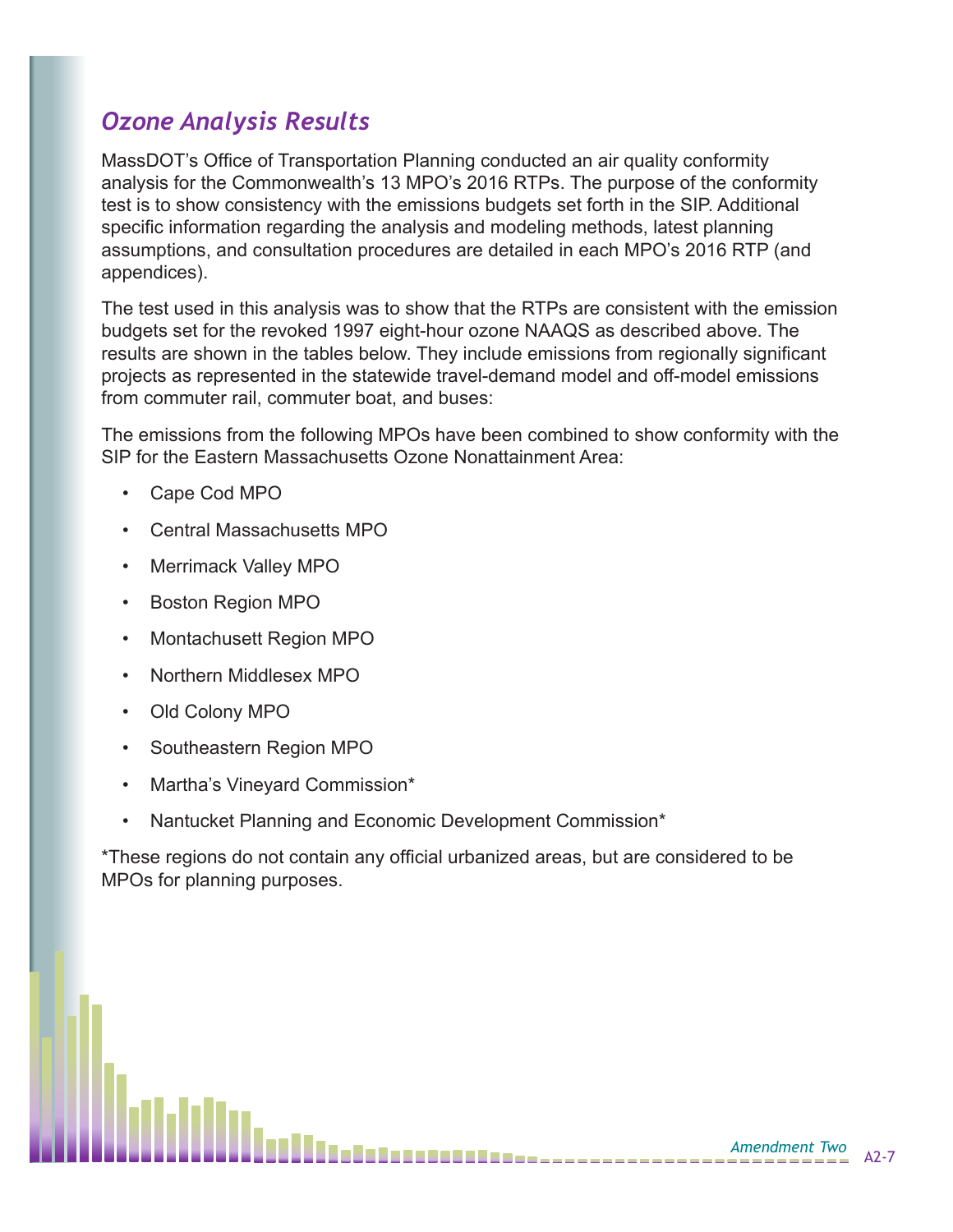#### **VOC Emissions Estimates, Eastern Massachusetts Ozone Nonattainment Area (Emissions in TPSD)**

| Year | <b>VOC Action Emissions</b> | <b>VOC Budget</b> | <b>Difference (Action-Budget)</b> |
|------|-----------------------------|-------------------|-----------------------------------|
| 2012 | 30.56                       | N/A               | N/A                               |
| 2020 | 6.68                        | 63.50             | (56.82)                           |
| 2030 | 5.68                        | 63.50             | (57.82)                           |
| 2040 | 4.69                        | 63.50             | (58.81)                           |

N/A = Not applicable. TPSD = Tons per summer day. VOC = Volatile organic compounds.

## **NOx Emissions Estimates, Eastern Massachusetts Ozone Nonattainment Area (Emissions in TPSD)**

| Year | <b>NOx Action Emissions</b> | <b>NOx Budget</b> | <b>Difference (Action-Budget)</b> |
|------|-----------------------------|-------------------|-----------------------------------|
| 2012 | 116.97                      | N/A               | N/A                               |
| 2020 | 27.24                       | 174.96            | (147.72)                          |
| 2030 | 20.63                       | 174.96            | (154.33)                          |
| 2040 | 14.02                       | 174.96            | (160.94)                          |

N/A = Not applicable. NOx = Volatile organic compounds. TPSD = Tons per summer day.

The emissions from the following MPOs have been combined to show conformity with the SIP for the Western Massachusetts Nonattainment Area:

- Berkshire Region MPO
- Franklin Regional Council of Governments\*
- Pioneer Valley MPO

\*This region does not contain any official urbanized areas, but is considered to be an MPO for planning purposes.

#### **VOC Emissions Estimates—Western Massachusetts Ozone Nonattainment Area, 2012–2040 (Emissions in TPSD)**

| Year | <b>VOC Action Emissions</b> | <b>VOC Budget</b> | <b>Difference (Action-Budget)</b> |
|------|-----------------------------|-------------------|-----------------------------------|
| 2012 | 3.61                        | N/A               | N/A                               |
| 2020 | 1.08                        | 10.73             | (9.65)                            |
| 2030 | 1.02                        | 10.73             | (9.71)                            |
| 2040 | 0.96                        | 10.73             | (9.77)                            |

N/A = Not applicable. TPSD = Tons per summer day. VOC = Volatile organic compounds.